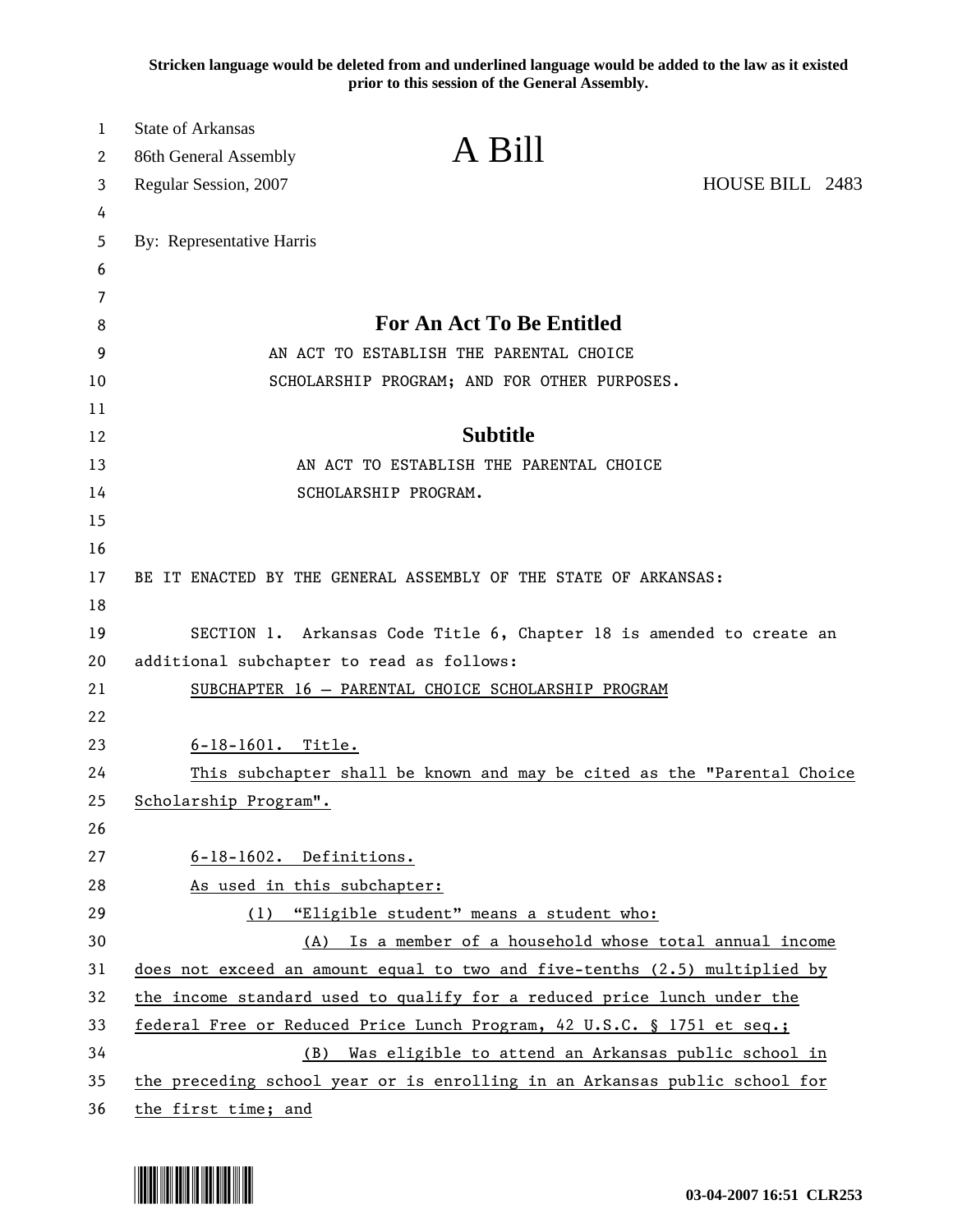| $\mathbf{1}$   | (C) Resides in Arkansas while receiving a scholarship                         |
|----------------|-------------------------------------------------------------------------------|
| $\overline{2}$ | under this subchapter;                                                        |
| 3              | "Parent" means a parent, guardian, custodian, or other<br>(2)                 |
| 4              | person with the authority to act on behalf of the student;                    |
| 5              | (3) "Participating school" means either a public school outside               |
| 6              | of the resident school district or any nonpublic school that provides         |
| 7              | education to elementary or secondary students and has notified the Department |
| 8              | of Education of its intention to participate in the program and comply with   |
| 9              | the program's requirements; and                                               |
| 10             | "Resident school district" means the public school district<br>(4)            |
| 11             | in which the student resides.                                                 |
| 12             |                                                                               |
| 13             | 6-18-1603. Eligibility - Scholarship.                                         |
| 14             | Any eligible student will qualify for an annual scholarship to<br>(a)         |
| 15             | attend a participating school.                                                |
| 16             | Eligible students may attend a participating school until the<br>(b)          |
| 17             | earlier of the student's graduation from high school or the student's twenty- |
| 18             | first birthday.                                                               |
| 19             | Scholarship amounts shall be calculated according to the following<br>(c)     |
| 20             | schedule:                                                                     |
| 21             | For students from households qualifying for the federal free<br>(1)           |
| 22             | or reduced-price lunch program, the scholarship amount shall be equal to the  |
| 23             | lesser of:                                                                    |
| 24             | The participating school's annual cost per student,<br>(A)                    |
| 25             | including both operational and capital facility costs; or                     |
| 26             | The dollar amount the resident school district would<br>(B)                   |
| 27             | have received to serve and educate the eligible student from state and local  |
| 28             | sources had the student enrolled there;                                       |
| 29             | For students from households with an annual income greater<br>(2)             |
| 30             | than the amount required to qualify for the federal free or reduced-price     |
| 31             | lunch program but less than or equal to one and five-tenths (1.5) multiplied  |
| 32             | by that amount, the scholarship amount shall be equal to the lesser of:       |
| 33             | Seventy-five percent (75%) of the dollar amount the<br>(A)                    |
| 34             | resident school district would have received to serve and educate the         |
| 35             | eligible student from state and local sources had the student enrolled there; |
| 36             | or                                                                            |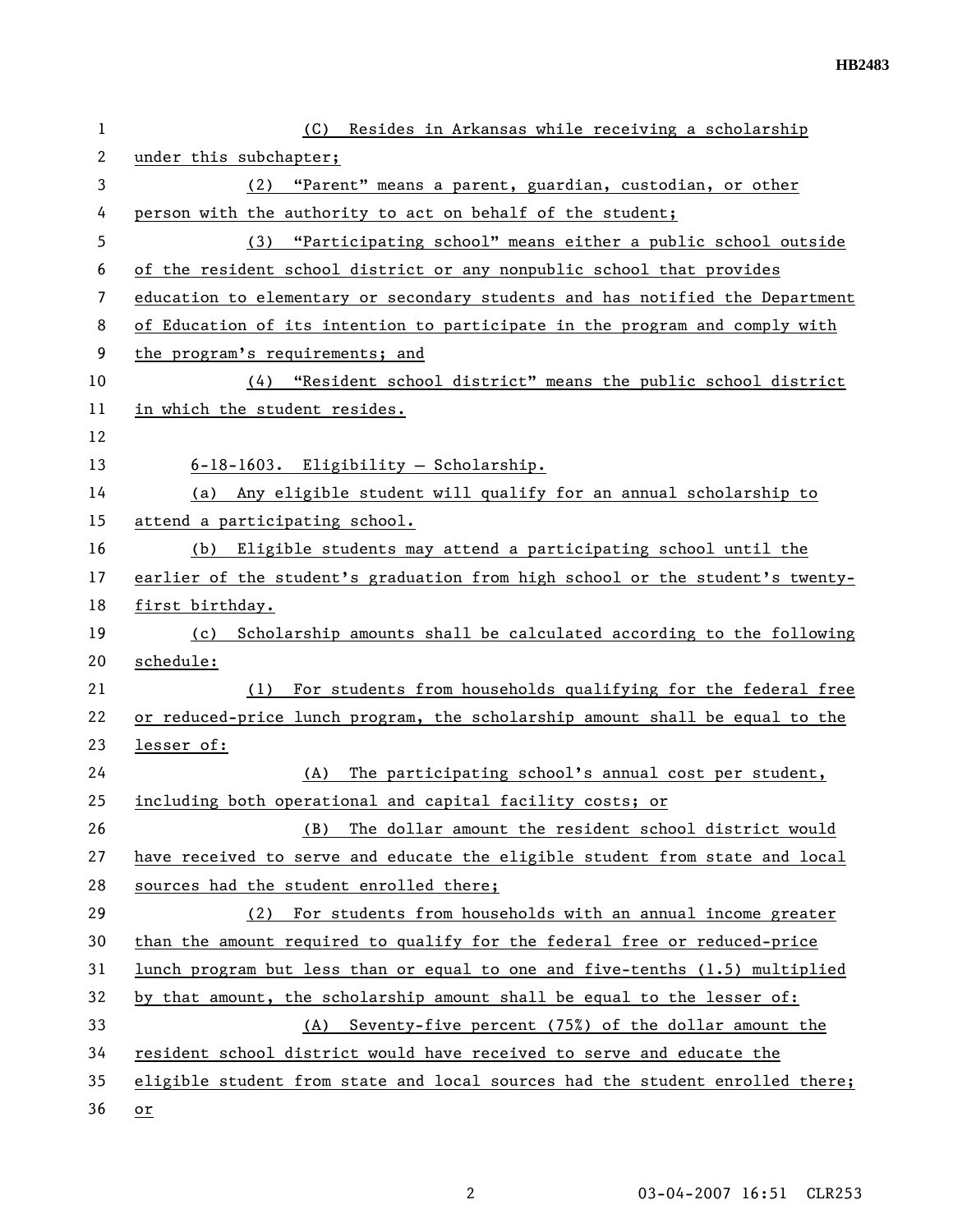| $\mathbf 1$  | The participating school's annual cost per student,<br>(B)                    |
|--------------|-------------------------------------------------------------------------------|
| $\mathbf{2}$ | including both operational and capital facility costs;                        |
| 3            | (3) For students from households with an annual income of                     |
| 4            | greater than one and five-tenths $(1.5)$ multiplied by the amount required to |
| 5            | qualify for the federal free or reduced-price lunch program but less than or  |
| 6            | equal to two (2) times that amount, the scholarship amount shall be equal to  |
| 7            | the lesser of:                                                                |
| 8            | (A) Fifty percent (50%) of the dollar amount the resident                     |
| 9            | school district would have received to serve and educate the eligible student |
| 10           | from state and local sources had the student enrolled there; or               |
| 11           | The participating school's annual cost per student,<br>(B)                    |
| 12           | including both operational and capital facility costs; and                    |
| 13           | (4) For students from households with an annual income of                     |
| 14           | greater than two (2) multiplied by the amount required to qualify for the     |
| 15           | federal free or reduced-price lunch program but less than or equal to two and |
| 16           | five-tenths (2.5) multiplied by that amount, the scholarship amount shall be  |
| 17           | equal to the lesser of:                                                       |
| 18           | Twenty-five percent (25%) of the dollar amount the<br>(A)                     |
| 19           | resident school district would have received to serve and educate the         |
| 20           | eligible student from state and local sources had the student enrolled there; |
| 21           | $or$                                                                          |
| 22           | The participating school's annual cost per student,<br>(B)                    |
| 23           | including both operational and capital facility costs.                        |
| 24           | The scholarship is the entitlement of the eligible student under<br>(d)       |
| 25           | the supervision of the student's parent and not that of any school.           |
| 26           | (e) A participating school may not refund, rebate, or share a                 |
| 27           | student's scholarship with a parent or the student in any manner.             |
| 28           | (f) A student's scholarship may only be used for educational purposes.        |
| 29           | $(g)(1)$ Eligible students who qualify for the federal free or reduced-       |
| 30           | price lunch program may attend any participating school in the Parental       |
| 31           | Choice Scholarship Program at no charge to the student.                       |
| 32           | The scholarship under this subchapter covers the cost of all<br>(2)           |
| 33           | tuition and mandatory fees for the student.                                   |
| 34           | (3) Participating schools may charge the difference between the               |
| 35           | scholarship amount and all tuition and mandatory fees for eligible students   |
| 36           | from households with incomes that exceed the annual income required to        |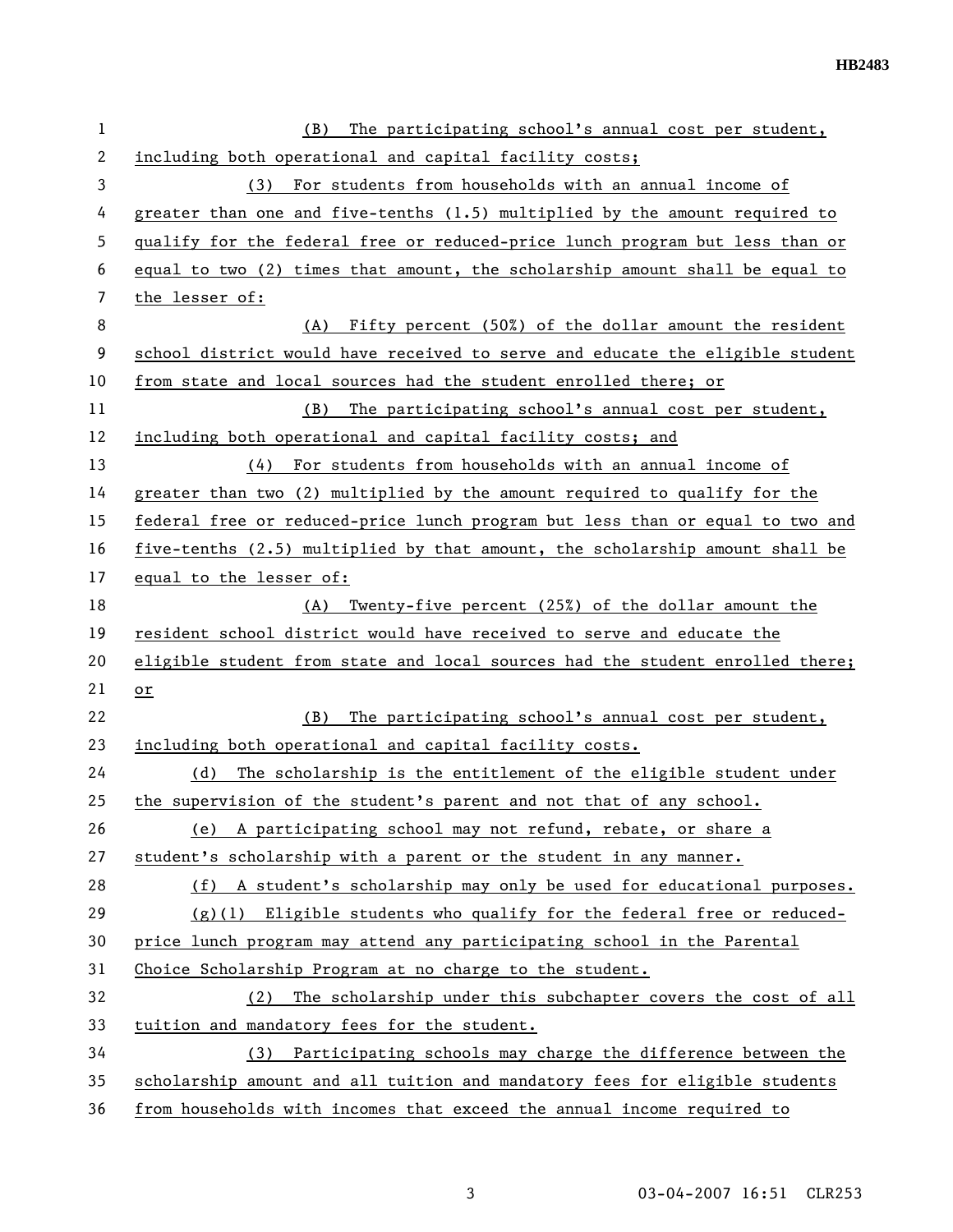| 1  | qualify for the federal free or reduced-price lunch program.                  |
|----|-------------------------------------------------------------------------------|
| 2  | Participating schools that have more eligible students applying<br>(h)        |
| 3  | than spaces available shall fill the available spaces by a random selection   |
| 4  | process, except that participating schools may give preference to siblings of |
| 5  | enrolled students and previously enrolled scholarship students under this     |
| 6  | subchapter.                                                                   |
| 7  | (i) If a student is denied admission to a participating school because        |
| 8  | it no available space, the eligible student may transfer his or her           |
| 9  | scholarship to a participating school that has space available.               |
| 10 | $(j)(1)$ An eligible student shall be counted in the enrollment figures       |
| 11 | for his or her resident school district for the purposes of calculating state |
| 12 | foundation funding aid to the resident school district.                       |
| 13 | (2)<br>The funds needed for a scholarship shall be subtracted from            |
| 14 | the state foundation funding aid payable to the student's resident school     |
| 15 | district.                                                                     |
| 16 | Any state foundation funding aid the school district would<br>(3)             |
| 17 | have received for the student in excess of the funds needed for a scholarship |
| 18 | will be retained by the state.                                                |
| 19 | The department shall adopt rules consistent with this subchapter<br>(k)       |
| 20 | regarding:                                                                    |
| 21 | The eligibility and participation of non-public schools,<br>(1)               |
| 22 | including timelines that will maximize student, public school, and non-public |
| 23 | school participation;                                                         |
| 24 | The calculation and distribution of scholarships to eligible<br>(2)           |
| 25 | students; and                                                                 |
| 26 | The application and approval procedures for scholarships for<br>(3)           |
| 27 | eligible students and participating schools.                                  |
| 28 |                                                                               |
| 29 | 6-18-1604. Accountability standards for participating schools.                |
| 30 | To ensure that students are treated fairly and kept safe, all<br>(a)          |
| 31 | participating schools shall:                                                  |
| 32 | Comply with all health and safety laws or codes that apply<br>(1)             |
| 33 | to nonpublic schools;                                                         |
| 34 | Hold a valid occupancy permit if required by their<br>(2)                     |
| 35 | municipality;                                                                 |
| 36 | Certify that they will not discriminate in admissions on the<br>(3)           |

4 03-04-2007 16:51 CLR253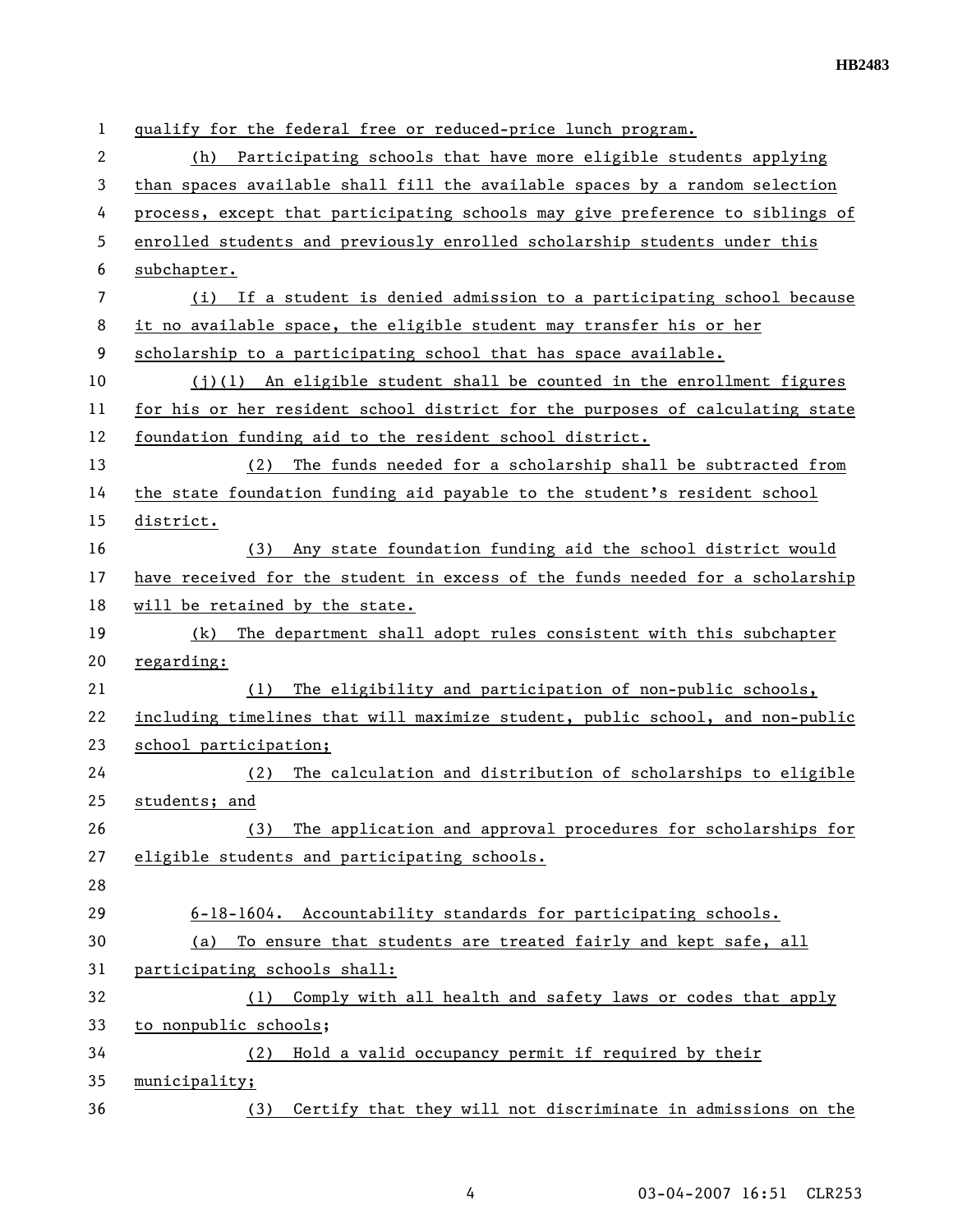| 1              | basis of race, color, national origin, religion or disability; and            |
|----------------|-------------------------------------------------------------------------------|
| $\overline{2}$ | (4) Comply with all state laws that apply to nonpublic schools                |
| 3              | regarding criminal background checks for employees and exclude from           |
| 4              | employment any people not permitted by state law to work in a nonpublic       |
| 5              | school.                                                                       |
| 6              | To ensure that public funds are spent appropriately, all<br>(b)               |
| 7              | participating nonpublic schools shall:                                        |
| 8              | Demonstrate their financial accountability by:<br>(1)                         |
| 9              | (A) Submitting a financial information report for the                         |
| 10             | school that complies with uniform financial accounting standards established  |
| 11             | by the Department of Education and conducted by an auditor who is a certified |
| 12             | public accountant; and                                                        |
| 13             | $(B)(i)$ Having the auditor certify that the report is free                   |
| 14             | of material misstatements and fairly represents the costs per student under § |
| 15             | $6 - 18 - 1603(c)$ .                                                          |
| 16             | The auditor's report shall be limited in scope<br>(ii)                        |
| 17             | to those records that are necessary for the department to make payments to    |
| 18             | participating schools on behalf of parents for scholarships; and              |
| 19             | Demonstrate their financial viability by showing they can<br>(2)              |
| 20             | repay any funds that might be owed the state if they are to receive fifty     |
| 21             | thousand dollars $( $50,000)$ or more during the school year by:              |
| 22             | (A) Filing with the department prior to the start of the                      |
| 23             | school year a surety bond payable to the state in an amount equal to the      |
| 24             | aggregate amount of the parental choice scholarships expected to be paid      |
| 25             | during the school year to students admitted at the participating school; or   |
| 26             | (B) Filing with the department prior to the start of the                      |
| 27             | school year financial information that demonstrates the school has the        |
| 28             | ability to pay an aggregate amount equal to the amount of the parental choice |
| 29             | scholarships expected to be paid during the school year to students admitted  |
| 30             | at the participating school.                                                  |
| 31             | To ensure that schools provide academic accountability to parents<br>(c)      |
| 32             | of students in the Parental Choice Scholarship Program, all participating     |
| 33             | schools shall regularly report to the parent on the student's progress.       |
| 34             | $(d)(1)$ A participating school is autonomous and not an agent of the         |
| 35             | state or federal government.                                                  |
| 36             | (2) The department or any other state agency may not in any way               |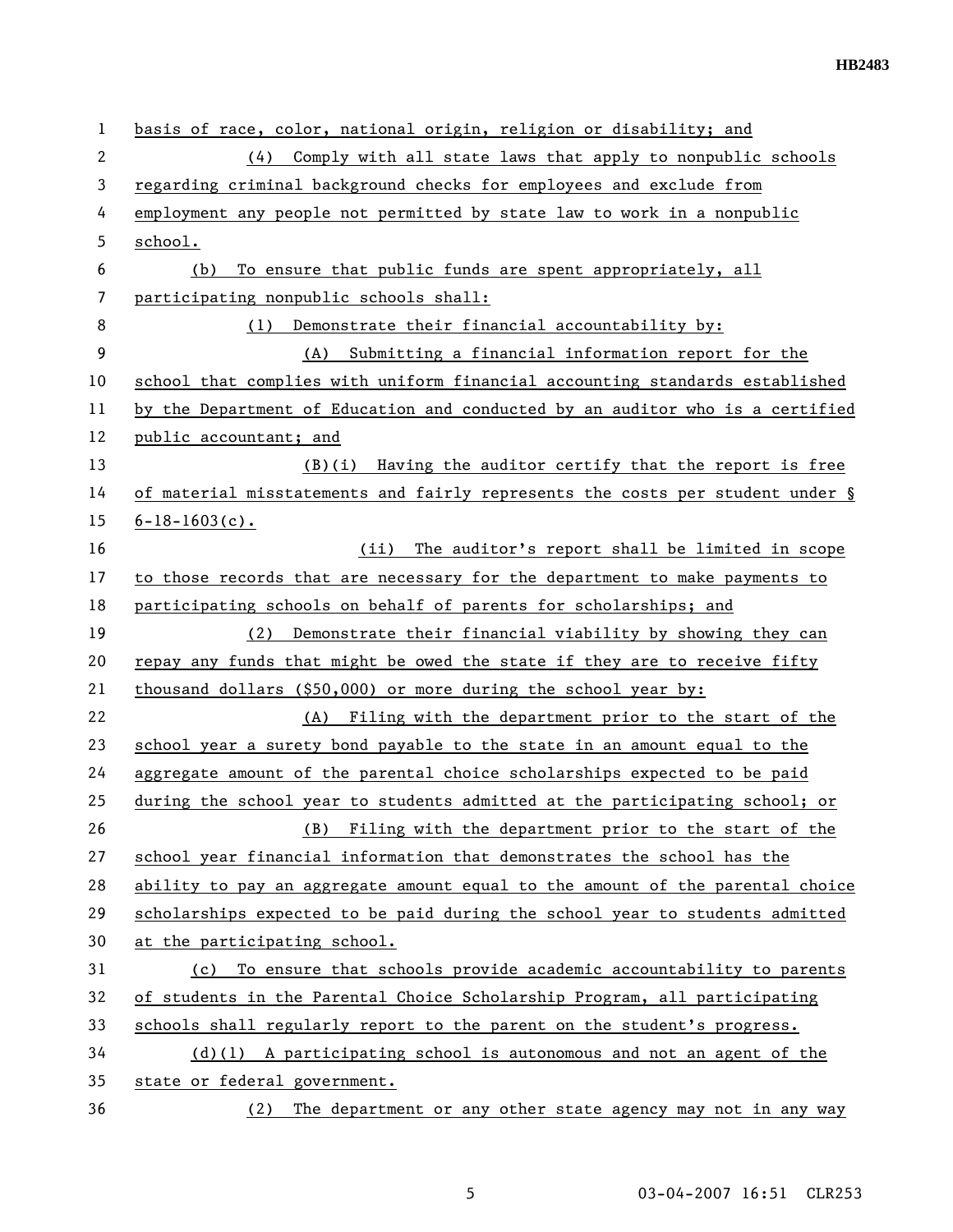| 1  | regulate the educational program of a participating school that accepts a    |
|----|------------------------------------------------------------------------------|
| 2  | parental choice scholarship.                                                 |
| 3  | The creation of this program does not expand the regulatory<br>(3)           |
| 4  | authority of the state, its officers or any school district to impose any    |
| 5  | additional regulation of nonpublic schools beyond those necessary to enforce |
| 6  | the requirements of the program.                                             |
| 7  | (4) Participating schools shall be given the maximum freedom to              |
| 8  | provide for the educational needs of their students without governmental     |
| 9  | control.                                                                     |
| 10 |                                                                              |
| 11 | 6-18-1605. Responsibilities of the Department of Education.                  |
| 12 | $(a)(1)$ The Department of Education shall ensure that eligible students     |
| 13 | and their parents are informed annually of which schools will be             |
| 14 | participating in the Parental Choice Scholarship Program.                    |
| 15 | (2) Special attention shall be paid to ensuring that lower                   |
| 16 | income families are made aware of the program and their options.             |
| 17 | $(b)(1)$ The department shall create a standard application that             |
| 18 | students interested in the Parental Choice Scholarship Program can use to    |
| 19 | submit to participating schools to establish their eligibility and apply for |
| 20 | admissions.                                                                  |
| 21 | Participating schools may require supplemental information<br>(2)            |
| 22 | from applicants.                                                             |
| 23 | The department shall ensure that the application is readily<br>(3)           |
| 24 | available to interested families through various sources, including the      |
| 25 | Internet.                                                                    |
| 26 | The department may bar a school from participation in the Parental<br>(c)    |
| 27 | Choice Scholarship Program if the department establishes that the            |
| 28 | participating school has:                                                    |
| 29 | Intentionally and substantially misrepresented information<br>(1)            |
| 30 | required under $\S$ 6-18-1604;                                               |
| 31 | Routinely failed to comply with at least three (3) of the<br>(2)             |
| 32 | accountability standards established in § 6-18-1604;                         |
| 33 | Failed to comply with $\S$ 6-18-1603(e); or<br>(3)                           |
| 34 | Failed to refund to the state any scholarship overpayments<br>(4)            |
| 35 | in a timely manner.                                                          |
| 36 | (d) If the department decides to bar a participating school from the         |